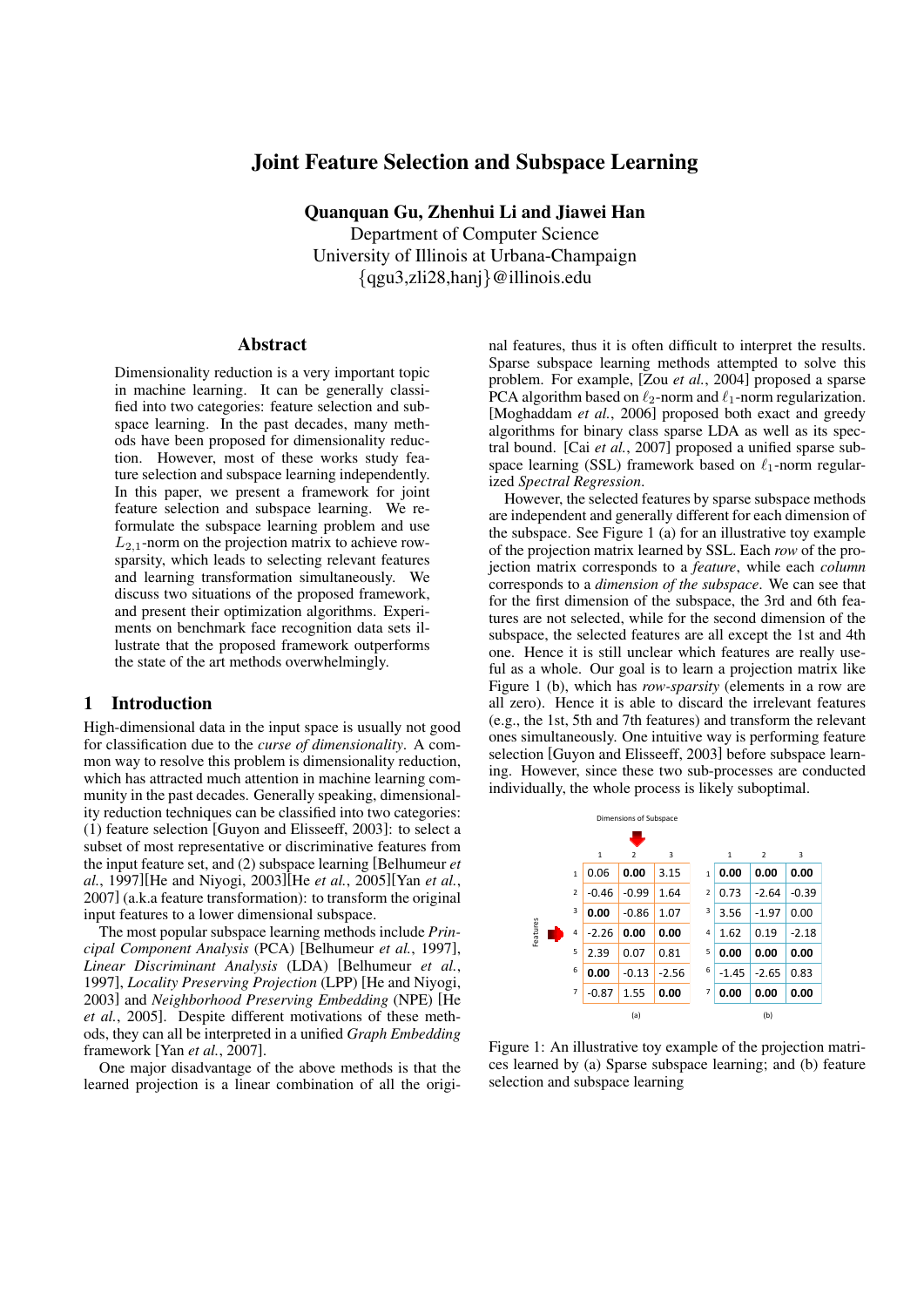Based on the above motivation, in this paper, we aim to jointly perform feature selection and subspace learning. To achieve this goal, we reformulate subspace learning as solving a linear system equation, during which we use  $L_{2,1}$ norm on the projection matrix, encouraging row-sparsity. It is worth noting that  $L_{2,1}$ -norm has already been successfully applied in Group Lasso [Yuan *et al.*, 2006], multi-task feature learning [Argyriou *et al.*, 2008], joint covariate selection and joint subspace selection [Obozinski *et al.*, 2010]. The resulted optimization problem includes two situations, for each of which we present a very simple algorithm, that is theoretically guaranteed to converge. Experiments on benchmark face recognition data sets demonstrate the effectiveness of the proposed framework.

The remainder of this paper is organized as follows. In Section 2, we briefly introduce the graph embedding view of subspace learning. In Section 3, we present a framework for joint feature selection and subspace learning. In Section 4, we review some related works. Experiments on benchmark face recognition data sets are demonstrated in Section 5. Finally, we draw a conclusion and point out future work in Section 6.

#### 1.1 Notations

Given a data matrix  $\mathbf{X} = [\mathbf{x}_1, \dots, \mathbf{x}_n] \in \mathbb{R}^{d \times n}$ , we aim to learn a projection matrix  $\mathbf{A} \in \mathbb{R}^{d \times m}$ , projecting the input data into an *m*-dimensional subspace. For a matrix  $\mathbf{A} \in \mathbb{R}^{d \times m}$ , we denote the *i*th row of  $\mathbf{A}$  by  $\mathbf{a}^i$ , and the *j*th column of **A** by  $a_j$ . The Frobenius norm of **A** is defined as  $||\mathbf{A}||_F = \sqrt{\sum_i^d ||\mathbf{a}^i||_2^2}$ , and the *L*<sub>2,1</sub>-norm of **A** is defined as  $||\mathbf{A}||_{2,1} = \sum_{i}^{d} ||\mathbf{a}^{i}||_{2}.$ 

# 2 Graph Embedding View of Subspace Learning

Many dimensionality reduction methods have been proposed to find low-dimensional representation of **x***<sup>i</sup>* . Despite different motivations of these methods, they can be nicely interpreted in a general graph embedding framework [Yan *et al.*, 2007]. In graph embedding, we construct a data graph *G* whose vertices correspond to  $\{x_1, \ldots, x_n\}$ . Let  $\mathbf{W} \in \mathbb{R}^{n \times n}$ be a symmetric adjacency matrix with  $W_{ij}$  characterizes the favorite relationship among the data. The purpose of graph embedding is to find the optimal low-dimensional vector representation for the vertices of graph *G* that best preserves the relationship between the data points. In this paper, we focus on linear dimensionality reduction. That is, **X***<sup>T</sup>* **A**. The optimal **A** is given by the following optimization problem,

$$
\min_{\mathbf{A}} \quad \text{tr}(\mathbf{A}^T \mathbf{X} \mathbf{L} \mathbf{X}^T \mathbf{A})
$$
  
s.t. 
$$
\mathbf{A}^T \mathbf{X} \mathbf{D} \mathbf{X}^T \mathbf{A} = \mathbf{I},
$$
 (1)

where  $D_{ii} = \sum_j W_{ij}$  is a diagonal matrix, and  $\mathbf{L} = \mathbf{D} - \sum_{i=1}^{n} \mathbf{L}$ **W** is called *graph Laplacian* [Chung, 1997], **I** is the identity matrix with proper size. The above problem can be solved by generalized eigen-decomposition  $X\mathbf{L}X^T\mathbf{A} = \Lambda X\mathbf{D}X^T\mathbf{A}$ , where  $\Lambda$  is a diagonal matrix whose diagonal elements are eigenvalues.

With different choices of **W**, the linear graph embedding framework leads to many popular linear dimensionality reduction methods, e.g. PCA [Belhumeur *et al.*, 1997], LDA [Belhumeur *et al.*, 1997], LPP [He and Niyogi, 2003] and NPE [He *et al.*, 2005]. We briefly give two examples below.

LDA: Suppose we have *c* classes and the *k*-th class have  $n_k$  samples,  $n_1 + \cdots + n_c = n$ . Define

$$
W_{ij} = \begin{cases} \frac{1}{n_k}, & \text{if } \mathbf{x}_i \text{ and } \mathbf{x}_j \text{ belong to the } k \text{-th class} \\ 0, & \text{otherwise} \end{cases} (2)
$$

#### LPP [He and Niyogi, 2003]: Define

$$
W_{ij} = \begin{cases} d(\mathbf{x}_i, \mathbf{x}_j), & \text{if } \mathbf{x}_j \in \mathcal{N}_k(\mathbf{x}_i) \text{ or } \mathbf{x}_i \in \mathcal{N}_k(\mathbf{x}_j) \\ 0, & \text{otherwise} \end{cases}
$$
 (3)

where  $\mathcal{N}_k(\mathbf{x}_i)$  denotes the set of k nearest neighbors of  $\mathbf{x}_i$ ,  $d(\mathbf{x}_i, \mathbf{x}_j)$  measures the similarity between  $\mathbf{x}_i$  and  $\mathbf{x}_j$ , which can be chosen as Gaussian kernel  $e^{-\frac{||\mathbf{x}_i - \mathbf{x}_j||^2}{2\sigma^2}}$  or cosine distance  $\frac{\mathbf{x}_i^T \mathbf{x}_j}{\|\mathbf{x}_i\|\|\mathbf{x}_j}$  $\frac{\mathbf{x}_i \cdot \mathbf{x}_j}{\|\mathbf{x}_i\| \|\mathbf{x}_j\|}$ . For more examples and other extensions of graph embedding, please refer to [Yan *et al.*, 2007].

# 3 Joint Feature Selection and Subspace Learning

Since each row of the projection matrix corresponds to a feature in the original space, in order to do feature selection, it is desirable to have some rows of the projection matrix be all zeros. This motivates us to use  $L_{2,1}$ -norm on the projection matrix, which leads to row-sparsity of the projection matrix. As a result, based on Eq. (1), we formulate joint feature selection and subspace learning as follows,

$$
\begin{aligned}\n\min_{\mathbf{A}} \quad & \|\mathbf{A}\|_{2,1} + \mu \text{tr}(\mathbf{A}^T \mathbf{X} \mathbf{L} \mathbf{X}^T \mathbf{A}) \\
\text{s.t.} \quad & \mathbf{A}^T \mathbf{X} \mathbf{D} \mathbf{X}^T \mathbf{A} = \mathbf{I},\n\end{aligned} \tag{4}
$$

where  $\mu$  is a regularization parameter. Although the objective function is convex, the constraint is not. Hence it is difficult to optimize. In the following, we will reformulate the problem to make it easy to be solved.

**Theorem 3.1.** Let  $Y \in \mathbb{R}^{n \times m}$  be a matrix of which each *column is an eigenvector of eigen-problem*  $\mathbf{Wy} = \lambda \mathbf{Dy}$ *. If there exists a matrix*  $A \in \mathbb{R}^{d \times m}$  *such that*  $X^T A = Y$ *, then each column of* **A** *is an eigenvector of eigen-problem*  $\mathbf{X}\mathbf{W}\mathbf{X}^T\mathbf{a} = \lambda \mathbf{X}\mathbf{D}\mathbf{X}^T\mathbf{a}$  *with the same eigenvalue*  $\lambda$ *.* 

*Proof.* This is the corollary of Theorem 1 in [Cai *et al.*, 2007].  $\Box$ 

Theorem 3.1 shows that instead of solving the eigenproblem  $\mathbf{X}\mathbf{W}\mathbf{X}^T\mathbf{A} = \mathbf{\Lambda}\mathbf{X}\mathbf{D}\mathbf{X}^T\mathbf{A}$ , A can be obtained by the following two steps:

- 1. Solve the eigen-problem  $WY = \Lambda DY$  to get Y;
- 2. Find **A** which satisfies  $X^T A = Y$ .

Note that only the second step involves  $\mathbf{A}$ .  $\mathbf{X}^T \mathbf{A} = \mathbf{Y}$  is a linear system problem, which may behave in any one of three possible ways: (1) The system has infinitely many solutions; (2) The system has a single unique solution; and (3) The system has no solution. In the rest of this section, we will discuss (1) in one situation and (2) (3) in another situation.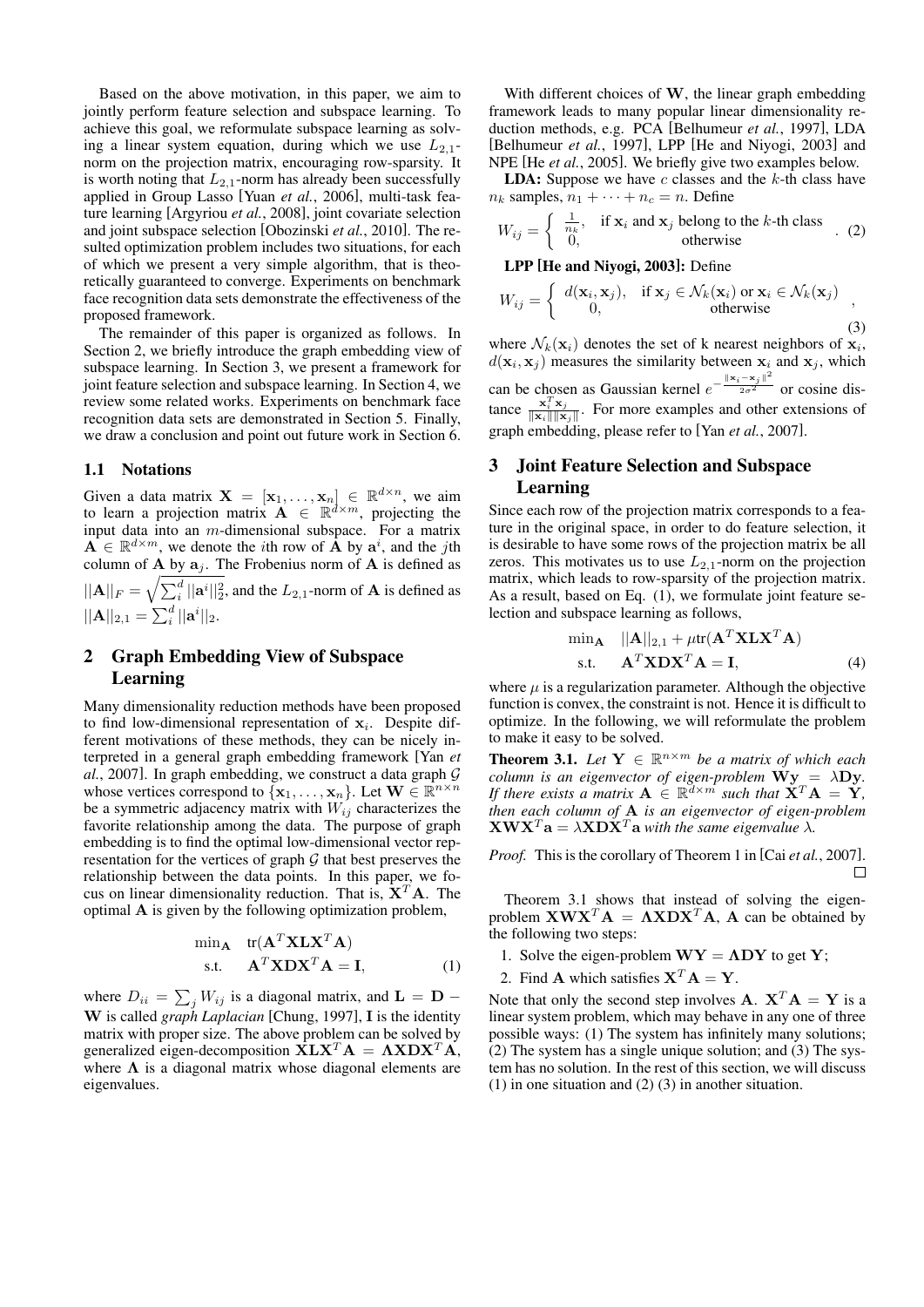# 3.1 Situation 1

When the linear system has infinitely many solutions, we formulate the proposed method as

$$
\begin{aligned}\n\min_{\mathbf{A}} \quad & \|\mathbf{A}\|_{2,1} \\
\text{s.t.} \quad & \mathbf{X}^T \mathbf{A} = \mathbf{Y}.\n\end{aligned} \tag{5}
$$

The optimization problem in Eq. (5) is similar to the problem appeared in Multiple Measurement Vector model in signal processing [Sun *et al.*, 2009]. We derive a very simple algorithm in the sequel.

The lagrangian function of the problem in Eq. (5) is

$$
L(\mathbf{A}) = ||\mathbf{A}||_{2,1} - tr(\mathbf{\Gamma}^T (\mathbf{X}^T \mathbf{A} - \mathbf{Y})).
$$
 (6)

Taking the derivative of  $L(A)$  with respect to  $A<sup>1</sup>$ , and setting the derivative to zero, we get

$$
\frac{\partial L(\mathbf{A})}{\partial \mathbf{A}} = \mathbf{G}\mathbf{A} - \mathbf{X}\mathbf{\Gamma} = 0, \tag{7}
$$

where **G** is a diagonal matrix with the *i*-th diagonal element equal to

$$
g_{ii} = \begin{cases} 0, & \text{if } \mathbf{a}^i = \mathbf{0} \\ \frac{1}{\|\mathbf{a}^i\|_2}, & \text{otherwise} \end{cases} (8)
$$

Left multiplying the two sides of Eq. (7) by **X***<sup>T</sup>* **G***−*<sup>1</sup> , and using the constraint  $X^T A = Y$ , we have

$$
\mathbf{\Gamma} = (\mathbf{X}^T \mathbf{G}^{-1} \mathbf{X})^{-1} \mathbf{Y} = 0.
$$
 (9)

Note that when  $g_{ii} = 0$ ,  $\mathbf{G}^{-1}$  cannot be computed. This is handled by adding a smoothing term  $\epsilon$  to  $g_{ii}$ . It can be justified that the algorithm converges to the global solution if decreasing value of  $\epsilon$  is used.

Substituting Eq. (9) into Eq. (7), we get

$$
\mathbf{A} = \mathbf{G}^{-1} \mathbf{X} (\mathbf{X}^T \mathbf{G}^{-1} \mathbf{X})^{-1} \mathbf{Y}.
$$
 (10)

In summary, we present the algorithm for optimizing Eq.(5) in Algorithm 1.

Algorithm 1 Joint Feature Selection and Subspace Learning (Situation 1)

**Initialize:**  $G_0 = I, t = 0;$ Compute **Y** based on  $WY = \Lambda DY$ ; repeat  $\text{Compute } \mathbf{A}_{t+1} = \mathbf{G}_t^{-1} \mathbf{X} (\mathbf{X}^T \mathbf{G}_t^{-1} \mathbf{X})^{-1} \mathbf{Y};$ Compute  $G_{t+1}$  based on  $A_{t+1}$ ;  $t = t + 1;$ until convergence

The convergence of this algorithm was proved in [Nie *et al.*, 2010]. In addition, there is no additional parameter introduced besides the parameters that are needed to construct the graph as in traditional linear graph embedding. This is a very appealing property.

# 3.2 Situation 2

When the linear system has a single unique solution, then it is also the solution of Eq. (5). However, it does not have row sparsity. When the linear system has no solution, then the formulation in Eq. (5) will have no solution either. In both of these cases, we turn to solve the constrained problem as follows,

$$
\begin{aligned}\n\min_{\mathbf{A}} \quad & \|\mathbf{A}\|_{2,1} \\
\text{s.t.} \quad & \|\mathbf{X}^T \mathbf{A} - \mathbf{Y}\|_F^2 \le \delta.\n\end{aligned} \tag{11}
$$

Or equivalently the regularized problem,

$$
\min_{\mathbf{A}} ||\mathbf{A}||_{2,1} + \mu ||\mathbf{X}^T \mathbf{A} - \mathbf{Y}||_F^2.
$$
 (12)

This is a Group Lasso problem [Yuan *et al.*, 2006]. When  $\mu = \infty$ , the optimization problem in Eq. (12) degenerates to that in Eq. (5). Note that it is difficult to give an analytical relationship between  $\delta$  and  $\mu$ . However, such a relationship is not crucial for our problem. The objective function in Eq. (12) is a non-smooth but convex function. In the following, we will derive an algorithm which is similar to Algorithm 1 for solving Eq. (12).

Taking the derivative of Eq. (12) with respect to **A**, and setting the derivative to zero, we get

$$
\frac{\partial L(\mathbf{A})}{\partial \mathbf{A}} = \mathbf{G}\mathbf{A} + 2\mu (\mathbf{X}\mathbf{X}^T \mathbf{A} - \mathbf{X}\mathbf{Y}) = 0, \quad (13)
$$

which leads to

$$
\mathbf{A} = 2\mu(\mathbf{G} + 2\mu \mathbf{X} \mathbf{X}^T)^{-1} \mathbf{X} \mathbf{Y},\tag{14}
$$

where **G** is defined in Eq. (8). Since **G** also depends on **A**, the above closed-form expression of the optimal **A** is fundamentally a fixed-point iteration.

According to the Woodbury matrix identity [Golub and Loan, 1996]

$$
(\mathbf{A} + \mathbf{U}\mathbf{C}\mathbf{V})^{-1} = \mathbf{A}^{-1} - \mathbf{A}^{-1}\mathbf{U}(\mathbf{C}^{-1} + \mathbf{V}\mathbf{A}^{-1}\mathbf{U})^{-1}\mathbf{V}\mathbf{A}^{-1},
$$
\n(15)

we can further get

$$
\mathbf{A} = 2\mu \mathbf{G}^{-1} \mathbf{X} \mathbf{Y} - 2\mu \mathbf{G}^{-1} \mathbf{X} (\mathbf{I} - (\mathbf{X}^T \mathbf{G}^{-1} \mathbf{X} + \frac{1}{2\mu} \mathbf{I})^{-1}) \mathbf{Y}
$$

$$
= \mathbf{G}^{-1} \mathbf{X} (\mathbf{X}^T \mathbf{G}^{-1} \mathbf{X} + \frac{1}{2\mu} \mathbf{I})^{-1} \mathbf{Y}.
$$
(16)

It is worth noting that if  $\mu = \infty$ , Eq. (16) reduces to Eq. (10). This shows the relation between Eq. (5) and Eq. (12) again.

In summary, we present the algorithm for optimizing Eq. $(12)$  in Algorithm 2. The convergence of this algorithm can be proved similarly to [Nie *et al.*, 2010].

# 4 Related Work

In this section, we discuss some approaches which are closely related to our method.

In order to pursue interpretability, [Cai *et al.*, 2007] proposed *Sparse Subspace Learning* (SSL), which is based on *ℓ*1-norm regularization on each column of the projection, i.e., **a**,

$$
\min_{\mathbf{a}} \|\mathbf{X}^T \mathbf{a} - \mathbf{y}\|_2^2 + \mu \|\mathbf{a}\|_1,\tag{17}
$$

<sup>&</sup>lt;sup>1</sup>For  $||A||_{2,1}$ , we compute its sub-gradient because it is not smooth.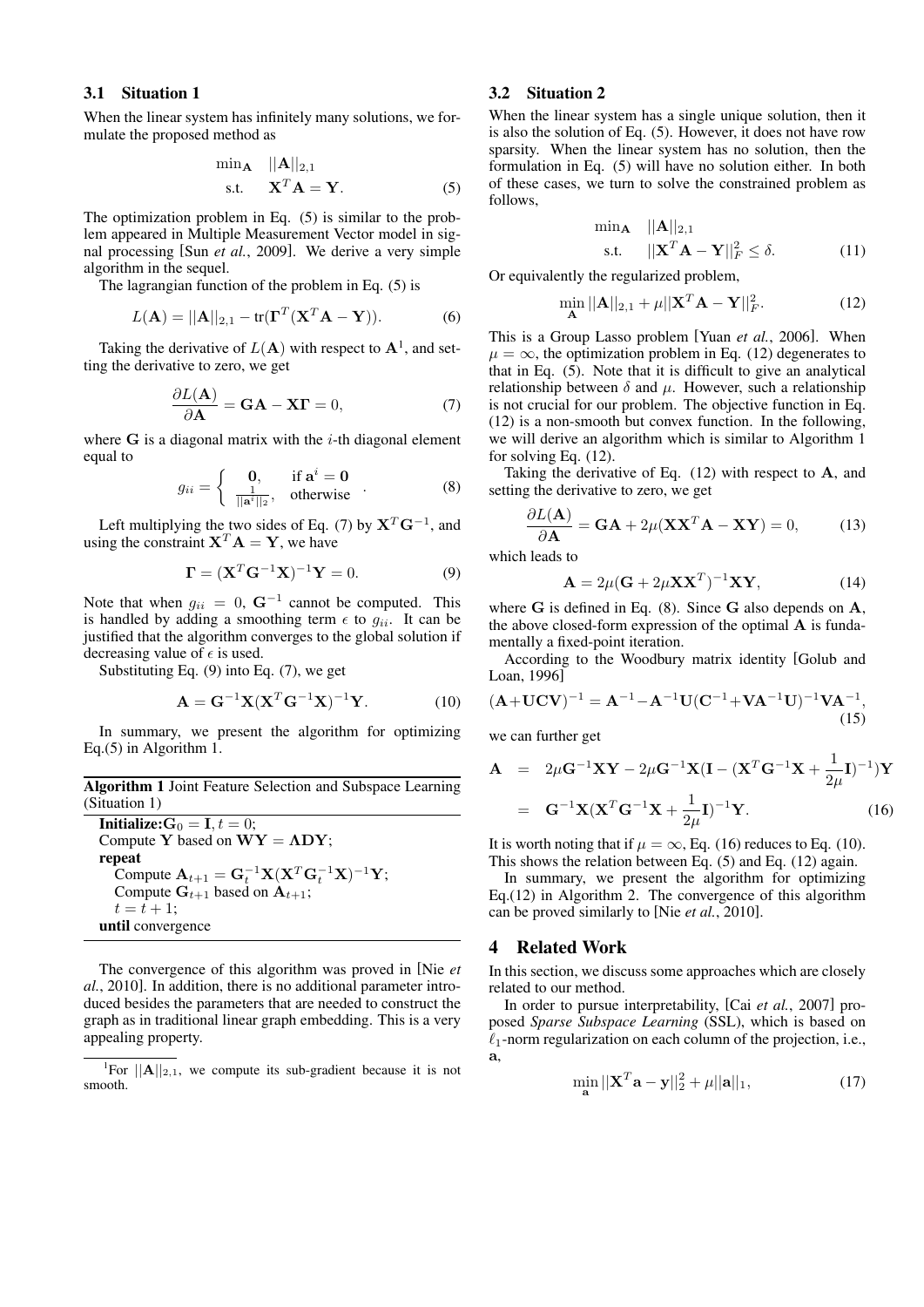Algorithm 2 Joint Feature Selection and Subspace Learning (Situation 2)

**Initialize:**  $G_0 = I, t = 0$  and  $\mu$ ; Compute **Y** based on  $WY = \Lambda DY$ ; repeat  $\text{Compute } \mathbf{A}_{t+1} = \mathbf{G}_t^{-1} \mathbf{X} (\mathbf{X}^T \mathbf{G}_t^{-1} \mathbf{X} + \frac{1}{2\mu} \mathbf{I})^{-1} \mathbf{Y};$ Compute  $G_{t+1}$  based on  $A_{t+1}$ ;  $t = t + 1;$ until convergence

where **y** is the eigenvector of  $\mathbf{W}\mathbf{y} = \lambda \mathbf{D}\mathbf{y}$ . Due to the nature of the *ℓ*<sup>1</sup> penalty, some entries in **a** will be shrunk to exact zero if  $\mu$  is large enough, which results in a sparse projection. However, SSL does not lead to feature selection, because each column of the projection matrix is optimized one by one, and their sparsity patterns are independent.

Most recently, [Masaeli *et al.*, 2010] proposed *Linear Discriminant Feature Selection*, which modifies LDA to admit feature selection as follows,

$$
\min_{\mathbf{A}} \text{tr}((\mathbf{A}^T \mathbf{S}_w \mathbf{A})^{-1} (\mathbf{A}^T \mathbf{S}_b \mathbf{A})) + \mu \sum_{i=1}^d ||\mathbf{a}^i||_{\infty}, \qquad (18)
$$

where  $S_b$  is the between-class scatter matrix, and  $S_w$  is the with-in class scatter matrix ∑ *e* with in class scatter matrix [Belhumeur *et al.*, 1997],  $\frac{d}{dt}$   $||\mathbf{a}^i||_{\infty}$  is the  $\ell_1/\ell_{\infty}$  norm of **A**. Note that  $\ell_1/\ell_{\infty}$  has the similar nature of  $L_{2,1}$ -norm, which leads to row-sparsity. The optimization problem is convex and solved by quasi-Newton method [Boyd and Vandenberghe, 2004]. The main disadvantage of this method is that the evaluation of the gradient of tr( $(\mathbf{A}^T \mathbf{S}_w \mathbf{A})^{-1} (\mathbf{A}^T \mathbf{S}_b \mathbf{A}))$  is computationally very expensive. Hence it is limited to small-scale data.

# 5 Experiments

In this section, we evaluate two instances of our framework, FSSL with LDA-type adjacency matrix defined in Eq. (2), referred to as FSSL(LDA), FSSL with LPP-type adjacency matrix defined in Eq. (3), referred to as FSSL(LPP), and compare them with the state of the art subspace learning methods, e.g. PCA, LDA, LPP [He and Niyogi, 2003], and sparse subspace learning approaches, e.g. SSL with LDA-type adjacency matrix, denoted by SSL(LDA) [Cai *et al.*, 2007], SSL with LPP-type adjacency matrix, denoted by SSL(LPP) [Cai *et al.*, 2007]. We also compare it with a feature selection method, e.g., Fisher score (FS), and feature selection followed with subspace learning (FS+SL). In detail, we use Fisher score to do feature selection and LDA (or LPP) to do subspace learning, which are referred to as FS+SL(LDA) and FS+SL(LPP) respectively. We use *1-Nearest Neighbor* classifier as baseline. All the experiments were performed in Matlab on a Intel Core2 Duo 2.8GHz Windows 7 machine.

#### 5.1 Data Sets

We use two standard face recognition databases which are used in [Cai *et al.*, 2007].

Extended Yale-B database contains 16128 face images of 38 human subjects under 9 pose and 64 illumination conditions. In our experiment, we choose the frontal pose and use

all the images under different illumination, thus we get 2414 image in total. All the face images are manually aligned and cropped. They are resized to  $32 \times 32$  pixels, with 256 gray levels per pixel. Thus each face image is represented as a 1024-dimensional vector.

CMU PIE face database [Sim *et al.*, 2003] contains 68 individuals with 41368 face images as a whole. The face images were captured by 13 synchronized cameras and 21 flashes, under varying pose, illumination and expression. In our experiment, one near frontal poses (*C*27) are selected under different illuminations, lighting and expressions which leaves us 49 near frontal face images for each individual.

#### 5.2 Parameter Settings

For both data sets,  $p = 10, 20, 30$  images were randomly selected as training samples for each person, and the rest images were used for testing. The training set was used to learn a subspace, and the recognition was performed in the subspace by 1-Nearest Neighbor classifier. Since the training set was randomly chosen, we repeated each experiment 20 times and calculated the average recognition accuracy. In general, the recognition rate varies with the dimensionality of the subspace. The best average performance obtained as well as the corresponding dimensionality is reported in Table 1 and Table 2. We also report the computational time (in second) of subspace learning<sup>2</sup>.

For LDA, as in [Belhumeur *et al.*, 1997], we first use PCA to reduce the dimensionality to  $n - c$  and then perform LDA to reduce the dimensionality to  $c - 1$ . This is also known as *Fisher Face* [Belhumeur *et al.*, 1997]. For LPP, we use the cosine distance to compute the similarity between  $x_i$  and **x***<sup>j</sup>* . For FS+LDA and FS+LPP, we first use Fisher Score to select 50% features and then perform LDA (or LPP) to reduce the dimensionality. For SSL(LDA), SSL(LPP), we tune  $\mu$  by searching the grid *{*10*,* 20*, . . . ,* 100*}* according to [Cai *et al.*, 2007]. For FSSL(LDA) and FSSL(LPP), when  $p = 10$ , the linear system has infinite solution, we run Algorithm 1. And when  $p = 20, 30$ , we run Algorithm 2, where we simply set  $\mu = 0.1$ . The smoothing term  $\epsilon$  is set to 0.01.

# 5.3 Results

The experimental results are shown in Table 1 and Table 2. We can observe that (1) SSL is better than the corresponding linear subspace learning method (e.g., SSL(LDA) *>* LDA), which implies sparse subspace learning is able to improve the classification performance of subspace learning method; (2) FSSL outperforms the corresponding SSL method overwhelmingly (e.g., FSSL(LDA) *>* SSL(LDA)), which indicates feature selection can improve the corresponding linear subspace learning method greatly; (3) Feature selection before subspace learning (FS+SL) sometimes achieves better results than subspace learning and even better than SSL. This implies the potential performance gain of doing feature selection during subspace learning. However, at more cases, FS+SL(LDA) and FS+SL(LPP) are worse than LDA and LPP. This is because feature selection and subspace learning are

<sup>&</sup>lt;sup>2</sup>It does not include the testing time of 1-Nearest Neighbor classifier.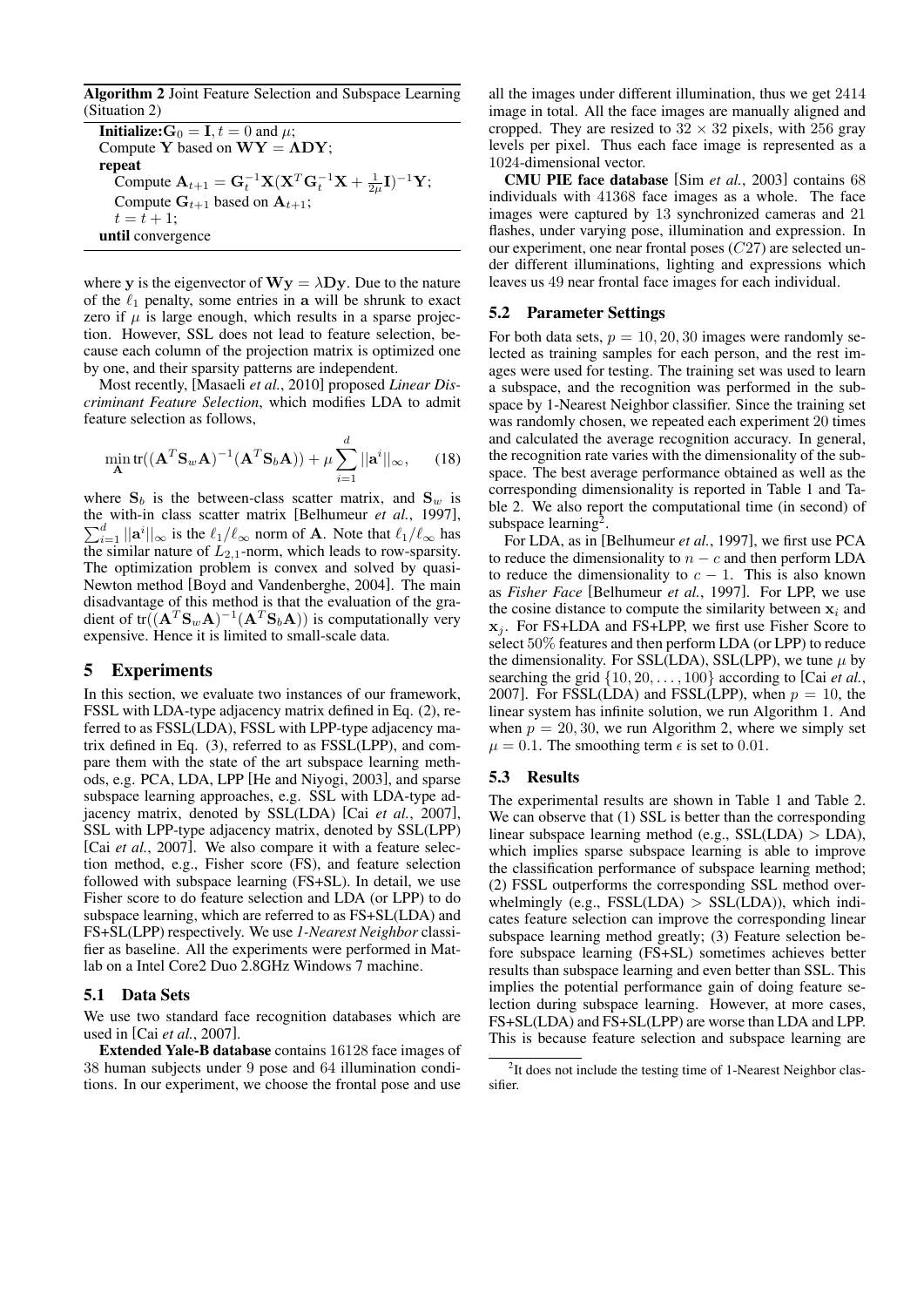| Data set         | 10 training      |     |       | $20$ training    |     |        | 30 training      |     |        |
|------------------|------------------|-----|-------|------------------|-----|--------|------------------|-----|--------|
|                  | Acc              | Dim | Time  | Acc              | Dim | Time   | Acc              | Dim | Time   |
| <b>Baseline</b>  | $53.44 \pm 0.82$ |     |       | $69.24 \pm 1.19$ |     |        | 77.39±0.98       |     |        |
| <b>PCA</b>       | $52.41 \pm 0.89$ | 200 | 0.53  | $67.04 \pm 1.18$ | 200 | 2.13   | $74.57 \pm 1.07$ | 200 | 3.74   |
| FS               | $64.34 \pm 1.40$ | 200 | 2.92  | $76.53 \pm 1.19$ | 200 | 3.02   | $82.15 \pm 1.14$ | 200 | 3.59   |
| <b>LDA</b>       | $78.33 \pm 1.31$ | 37  | 0.38  | $85.75 \pm 0.84$ | 37  | 2.44   | $81.19 \pm 2.05$ | 37  | 1.18   |
| <b>LPP</b>       | 79.70 ± 2.96     | 76  | 0.66  | $80.24 \pm 5.49$ | 75  | 4.7    | $86.40 \pm 1.45$ | 78  | 11.13  |
| $FS+SL(LDA)$     | $77.89 \pm 1.82$ | 37  | 2.79  | $87.89 \pm 0.88$ | 37  | 3.65   | $93.91 \pm 0.69$ | 37  | 3.71   |
| $FS+SL(LPP)$     | $66.15 \pm 5.63$ | 77  | 2.87  | $88.43 \pm 1.11$ | 74  | 3.03   | $93.85 \pm 0.69$ | 38  | 3.08   |
| SSL(LDA)         | $81.56 \pm 1.38$ | 37  | 17.38 | $89.68 \pm 0.85$ | 37  | 28.99  | $92.88 \pm 0.68$ | 37  | 36.53  |
| SSL(LPP)         | $80.73 \pm 1.27$ | 43  | 75.57 | 89.69 $\pm$ 0.82 | 37  | 123.76 | $92.97 \pm 0.66$ | 37  | 175.67 |
| <b>FSSL(LDA)</b> | $86.64 \pm 1.04$ | 37  | 7.96  | $96.66 \pm 0.75$ | 37  | 7.14   | $98.77 \pm 0.33$ | 36  | 12.17  |
| <b>FSSL(LPP)</b> | $87.97 \pm 1.02$ | 74  | 3.23  | $95.57 \pm 0.66$ | 74  | 7.99   | $97.97 \pm 0.40$ | 37  | 14.26  |
|                  |                  |     |       |                  |     |        |                  |     |        |

Table 1: Face recognition accuracy on the Yale-B data set

Table 2: Face recognition accuracy on the PIE data set

| Data set         | 10 training      |     |        | 20 training      |     |        | 30 training      |     |        |
|------------------|------------------|-----|--------|------------------|-----|--------|------------------|-----|--------|
|                  | Acc              | Dim | Time   | Acc              | Dim | Time   | Acc              | Dim | Time   |
| <b>Baseline</b>  | 75.84±1.21       |     |        | $90.35 \pm 1.18$ |     |        | $91.68 \pm 0.95$ |     |        |
| <b>PCA</b>       | $75.34 \pm 1.25$ | 198 | 1.78   | $89.99 \pm 1.07$ | 200 | 3.76   | $95.07 \pm 0.69$ | 197 | 3.58   |
| FS               | $82.66 \pm 1.00$ | 170 | 3.78   | $91.74 \pm 1.07$ | 200 | 5.23   | $94.66 \pm 0.63$ | 197 | 4.84   |
| <b>LDA</b>       | $90.80 \pm 0.87$ | 67  | 1.70   | $94.14 \pm 0.54$ | 67  | 1.68   | $96.52 \pm 0.53$ | 67  | 1.87   |
| LPP              | $92.35 \pm 0.47$ | 171 | 3.26   | $94.42 \pm 0.51$ | 145 | 10.61  | $96.51 \pm 0.53$ | 67  | 11.29  |
| $FS+SL(LDA)$     | $87.64 \pm 0.96$ | 67  | 4.77   | $94.45 \pm 0.60$ | 67  | 5.31   | $96.08 \pm 0.53$ | 66  | 5.21   |
| $FS+SL(LPP)$     | $88.75 \pm 0.81$ | 150 | 4.94   | $94.49 \pm 0.60$ | 67  | 4.03   | $96.18 \pm 0.57$ | 94  | 5.14   |
| SSL(LDA)         | $93.33 \pm 0.47$ | 67  | 58.51  | $96.83 \pm 0.56$ | 67  | 67.63  | $97.85 \pm 0.38$ | 66  | 95.15  |
| SSL(LPP)         | $92.90 \pm 0.47$ | 67  | 288.34 | $96.63 \pm 0.62$ | 67  | 632.30 | $97.94 \pm 0.39$ | 70  | 644.26 |
| <b>FSSL(LDA)</b> | $94.31 \pm 0.42$ | 67  | 6.46   | $98.02 \pm 0.33$ | 64  | 27.60  | $98.44 \pm 0.27$ | 64  | 52.60  |
| <b>FSSL(LPP)</b> | $96.41 \pm 0.39$ | 67  | 11.44  | $97.84 \pm 0.38$ | 67  | 26.86  | $98.38 \pm 0.39$ | 100 | 42.15  |

conducted individually in FS+SL. So the selected features are not necessary helpful for subspace learning. In contrast, FSSL perform feature selection and subspace learning simultaneously, the selected features are generally beneficial for subspace learning. Hence the proposed framework improves subspace learning consistently; and (4) The computational time of FSSL is much less than that of SSL.

## 5.4 Study on the Dimensionality of the Subspace

In this subsection, we get a closer look at the recognition accuracy with respect to the dimensionality of the learned subspace. Figure 2 shows the performance of all the subspace learning methods on the two databases with 20 training samples respectively, where the horizontal axis represents the dimensionality of the subspace, and the vertical axis denotes the average recognition accuracy of 20 independent runs.

It is shown that the improvement of our methods over sparse subspace learning methods and subspace space learning methods are consistent over a wide range of the dimensionality of the subspace, which strengthens the superiority of our approaches. Similar phenomenon can be observed when we use 10 and 30 training samples. For the space limit, we do not show them.

# 5.5 Projection Matrices & Selected Features

To get a better understanding of our approach, we plot the projection matrices of our method and related methods in Figure 3 (a),(b) and (c). Clearly, the projection matrix of LDA is not sparse, while each column of the projection matrix of



Figure 2: Face recognition with 20 selected images for training on (a) YaleB; and (b) PIE database. For better viewing, pleas see it in color pdf file.

SSL(LDA) is sparse. However, the sparsity patterns of each column are not coherent. In contrast, each row of the projection matrix of FSSL(LDA) tends to be zero or nonzero simultaneously, which benefits from the nature of  $L_{2,1}$ -norm, and leads to feature selection.

From Figure 3 (d), we can see that the selected features (pixels) are asymmetric. In other word, if one pixel is selected, its axis symmetrical one will not be selected. This is because the face image is roughly axis symmetric, so one in a pair of axis symmetrical pixels is redundant given the other one is selected. Moreover, the selected pixels are mostly around the eyebrow, the corner of eyes, nose and cheek, which are discriminative for distinguishing face images of different people. This is consistent with our real-life expe-